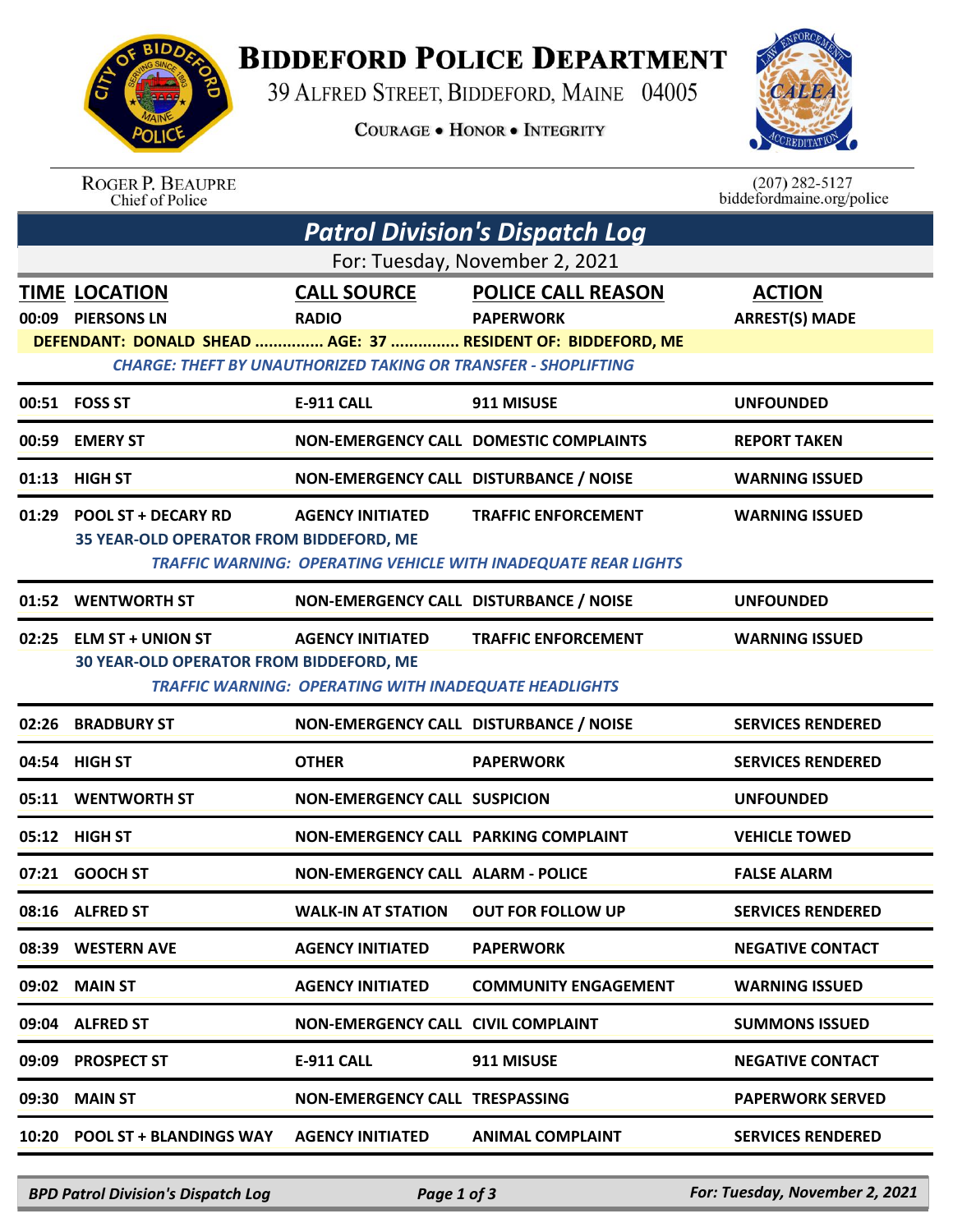|                                                                                                                                                                                                   | <b>TIME LOCATION</b><br>10:30 HILL ST | <b>CALL SOURCE</b><br><b>WALK-IN AT STATION</b> | <b>POLICE CALL REASON</b><br><b>PAPERWORK</b>  | <b>ACTION</b><br><b>DISPATCH HANDLED</b> |  |
|---------------------------------------------------------------------------------------------------------------------------------------------------------------------------------------------------|---------------------------------------|-------------------------------------------------|------------------------------------------------|------------------------------------------|--|
|                                                                                                                                                                                                   | 10:36 MAPLEWOOD AVE                   | <b>AGENCY INITIATED</b>                         | <b>ARTICLES LOST/FOUND</b>                     | <b>REPORT TAKEN</b>                      |  |
|                                                                                                                                                                                                   | 10:36 ELM ST                          |                                                 | NON-EMERGENCY CALL VEHICLE CRASH - POLICE ONLY | <b>ARREST(S) MADE</b>                    |  |
| 10:46                                                                                                                                                                                             | <b>MORIN ST</b>                       | <b>NON-EMERGENCY CALL CRIMINAL MISCHIEF</b>     |                                                | <b>REPORT TAKEN</b>                      |  |
| 10:49                                                                                                                                                                                             | <b>CHERRYFIELD AVE</b>                | <b>AGENCY INITIATED</b>                         | <b>PAPERWORK</b>                               | <b>PAPERWORK NOT SERVED</b>              |  |
|                                                                                                                                                                                                   | 10:55 ALFRED ST                       | NON-EMERGENCY CALL HARASSMENT                   |                                                | <b>SERVICES RENDERED</b>                 |  |
|                                                                                                                                                                                                   | 11:01 ALFRED ST                       | NON-EMERGENCY CALL HARASSMENT                   |                                                | <b>SERVICES RENDERED</b>                 |  |
|                                                                                                                                                                                                   | 11:06 SACO FALLS WAY                  |                                                 | <b>NON-EMERGENCY CALL MENTAL ILLNESS CASES</b> | <b>SERVICES RENDERED</b>                 |  |
|                                                                                                                                                                                                   | 11:14 GRANITE ST                      |                                                 | NON-EMERGENCY CALL VIOL PROTECTION FROM ABUSE  | <b>NO VIOLATION</b>                      |  |
|                                                                                                                                                                                                   | 11:37 ALFRED ST                       | <b>WALK-IN AT STATION</b>                       | <b>HARASSMENT</b>                              | <b>SERVICES RENDERED</b>                 |  |
|                                                                                                                                                                                                   | 11:40 ALFRED ST                       |                                                 | <b>NON-EMERGENCY CALL MENTAL ILLNESS CASES</b> | <b>NO ACTION REQUIRED</b>                |  |
|                                                                                                                                                                                                   | 12:15 ATLANTIC AVE                    | <b>NON-EMERGENCY CALL CHECK WELFARE</b>         |                                                | <b>NO ACTION REQUIRED</b>                |  |
|                                                                                                                                                                                                   | 12:19 THIRD ST                        | <b>NON-EMERGENCY CALL ALARM - POLICE</b>        |                                                | <b>FALSE ALARM</b>                       |  |
|                                                                                                                                                                                                   | 12:36 ST MARYS ST                     | NON-EMERGENCY CALL CIVIL COMPLAINT              |                                                | <b>CIVIL COMPLAINT</b>                   |  |
|                                                                                                                                                                                                   | 12:55 POOL ST + HILLS BEACH RD        | NON-EMERGENCY CALL DRIVING COMPLAINT            |                                                | <b>NEGATIVE CONTACT</b>                  |  |
|                                                                                                                                                                                                   | 13:08 ELM ST                          |                                                 | NON-EMERGENCY CALL VEHICLE CRASH - POLICE ONLY | <b>SERVICES RENDERED</b>                 |  |
|                                                                                                                                                                                                   | 13:49 ELM ST                          | NON-EMERGENCY CALL SHOPLIFTING                  |                                                | <b>SUMMONS ISSUED</b>                    |  |
| DEFENDANT: JOSHUA MICHAEL WILLIAMS  AGE: 30  RESIDENT OF: BIDDEFORD, ME<br><b>CHARGE: VIOLATING CONDITION OF RELEASE</b><br><b>CHARGE: THEFT BY UNAUTHORIZED TAKING OR TRANSFER - SHOPLIFTING</b> |                                       |                                                 |                                                |                                          |  |
|                                                                                                                                                                                                   | 13:52 BOULDER WAY                     | <b>AGENCY INITIATED</b>                         | <b>OUT FOR FOLLOW UP</b>                       | <b>SERVICES RENDERED</b>                 |  |
|                                                                                                                                                                                                   | 13:57 GUINEA RD                       | <b>WALK-IN AT STATION</b>                       | <b>HARASSMENT</b>                              | <b>SERVICES RENDERED</b>                 |  |
|                                                                                                                                                                                                   | 14:01 HARDING ST                      | <b>WALK-IN AT STATION</b>                       | <b>PAPERWORK</b>                               | <b>SERVICES RENDERED</b>                 |  |
|                                                                                                                                                                                                   | <b>14:04 MAIN ST</b>                  | <b>AGENCY INITIATED</b>                         | <b>COMMUNITY ENGAGEMENT</b>                    | <b>NO VIOLATION</b>                      |  |
|                                                                                                                                                                                                   | 14:15 HILL ST                         | <b>AGENCY INITIATED</b>                         | <b>PAPERWORK</b>                               | <b>NEGATIVE CONTACT</b>                  |  |
| 14:29                                                                                                                                                                                             | <b>PROSPECT ST</b>                    | <b>NON-EMERGENCY CALL CHECK WELFARE</b>         |                                                | <b>SERVICES RENDERED</b>                 |  |
| 14:31                                                                                                                                                                                             | <b>MAIN ST</b>                        | NON-EMERGENCY CALL TRESPASSING                  |                                                | <b>SERVICES RENDERED</b>                 |  |
| 14:46                                                                                                                                                                                             | <b>LAMOTHE AVE</b>                    | NON-EMERGENCY CALL CIVIL COMPLAINT              |                                                | <b>SERVICES RENDERED</b>                 |  |
| 14:58                                                                                                                                                                                             | <b>MARINER WAY</b>                    | <b>WALK-IN AT STATION</b>                       | <b>ARTICLES LOST/FOUND</b>                     | <b>REPORT TAKEN</b>                      |  |
|                                                                                                                                                                                                   | 15:01 ALFRED ST                       | <b>E-911 CALL</b>                               | <b>VEHICLE CRASH - POLICE ONLY</b>             | <b>STATE FORM TAKEN</b>                  |  |
| 15:09                                                                                                                                                                                             | <b>ANDREWS RD</b>                     | <b>E-911 CALL</b>                               | <b>ASSIST: MEDICAL   ECHO LEVEL</b>            | <b>TRANSPORT TO HOSPITAL</b>             |  |

*BPD Patrol Division's Dispatch Log Page 2 of 3 For: Tuesday, November 2, 2021*